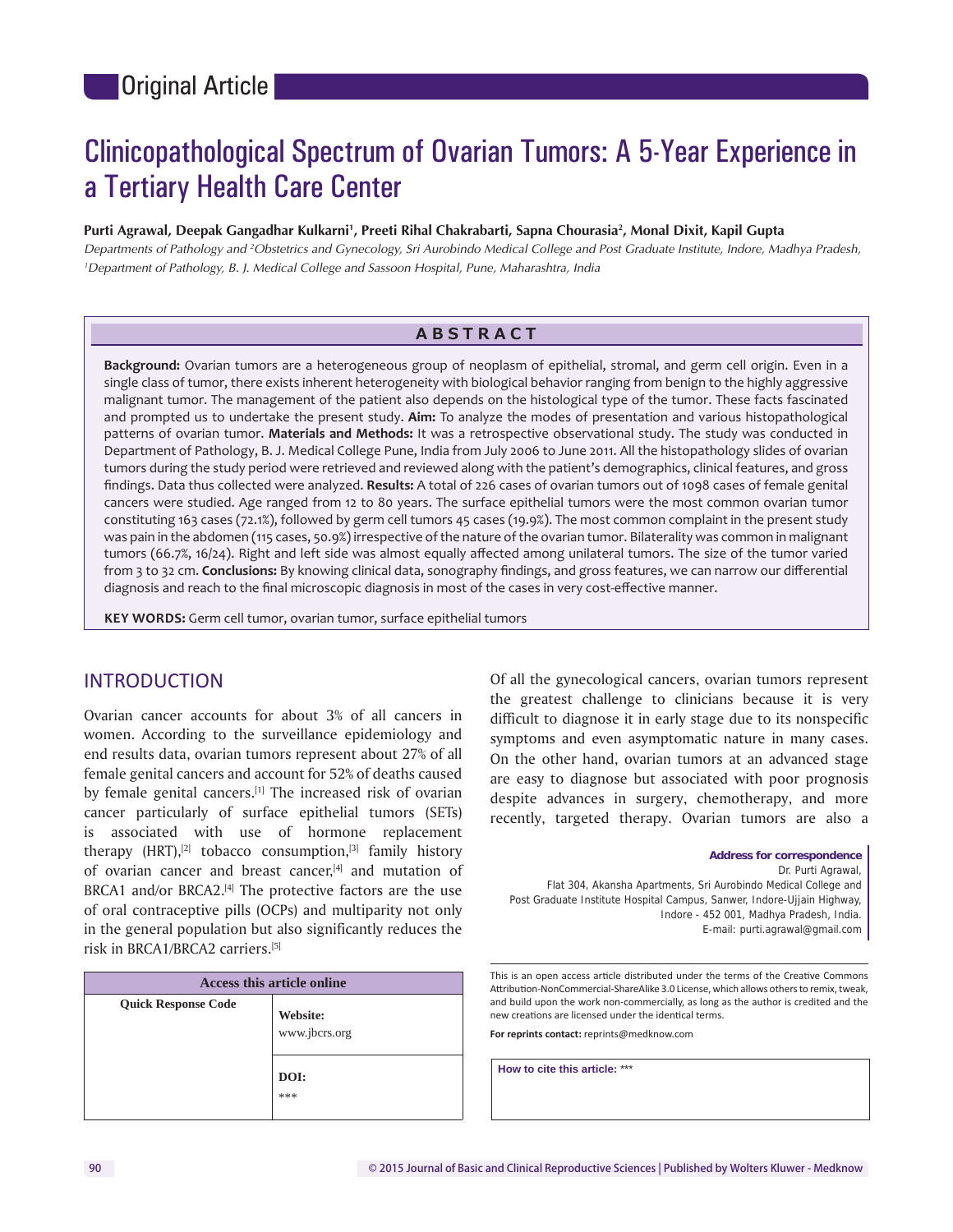constant source of confusion to the pathologists because of the wide spectrum of clinical and morphological features. Further, certain nonneoplastic lesions of ovary frequently form a pelvic mass and often associated with abnormal hormonal manifestations, thus potentially mimicking ovarian neoplasm.

Most ovarian tumors cannot be confidently distinguished from one another on the basis of their clinical or gross characteristics alone, although it provides important diagnostic clues in formulating a differential diagnosis. One of the most important clinical features is the age of the patient.[2] The laterality also provides a clue to their nature, for example, tumors in the sex cord stromal category are almost always confined to single ovary while most of the metastatic tumors are bilateral. Gross features also help in differential diagnosis and represent the integral behavior of tumor, like most benign tumors of epithelial category are cystic, on the other hand, the finding of solid element and papillary projections make malignancy more likely. Nevertheless, accurate diagnosis primarily depends on the wide range of microscopic features they exhibit.<sup>[6]</sup>

Determination of various histological patterns of ovarian tumors is also very important for management of the patient, as the diagnosis and prognosis of ovarian tumors depend upon its histological type. Thus, we conducted the study to analyze the frequency and clinicopathological spectrum of ovarian tumors.

# MATERIALS AND METHODS

This case series cover 5-year period from July 2006 to June 2011. Before conducting the study, we have taken approval from Institutional Ethics Committee B. J. Medical College and Sassoon General Hospital, Pune and have taken informed consent from patients. We performed a retrospective analysis of all patients diagnosed with ovarian tumors during this period. Nonneoplastic lesions of ovary were excluded from the study. Clinical data (age, site, clinical features, and tumor markers level) and gross findings were obtained from the histopathology record section of the institute, and hematoxylin and eosin-stained slides were retrieved and reviewed. Where necessary, blocks were recut, stained, and reviewed. All the cases of ovarian tumors were classified according to the World Health Organization classification of tumors 2003.[7] Data collected were analyzed.

# RESULTS

Of 1098 cases of female genital tract cancers, 226 cases of ovarian cancers(20.6%) were diagnosed. In our study, we found possible causal/risk factor in only 26 cases. The 3 patients are

nulligravida presented with primary infertility, 12 patients have history of tobacco chewing, 4 patients have family history of breast and/or ovarian carcinoma in first degree relatives, and seven postmenopausal women have taken HRT for at least 6 months. Although OCPs are believed to the protective for ovarian carcinoma, but in our study, we found total 24 cases of ovarian carcinoma, 18 cases belongs to the SETs and 6 cases to the sex cord-stromal category have taken OCPs during her life for at least 6 months.

The most common histological type was SETs in our study. Distribution of ovarian neoplasm according to histological type listed in Table 1. Benign tumors were the most common accounting for 61.1% (138 cases/226 cases). Among these, mucinous cystadenoma (42 cases/138 cases, 30.4%) was the most common. A total 16 cases (7.1%) of borderline category and 72 cases (31.9%) of malignant ovarian tumors out of total 226 cases were diagnosed. The peak incidence of ovarian tumors was seen in the third and fifth decades accounting for 22.6% (51 cases/226 cases) and 26.5% (60/226), respectively. Germ cell tumors were common in the age group 11–30 years with total 26 cases [Table 2]. One case of metastatic tumor (Krukenberg tumor) was observed in very young female, 27-year-old, with primary gastric cancer [Figure 1].

Of 226 cases, the most common presenting complaint was pain in abdomen (115 cases, 50.9%) followed by the lump

| Table 1: Frequency of main histological types of ovarian tumors |                        |            |  |  |  |
|-----------------------------------------------------------------|------------------------|------------|--|--|--|
| <b>Type</b>                                                     | <b>Number of cases</b> | Percentage |  |  |  |
| Surface epithelial tumors                                       | 163                    | 72.1       |  |  |  |
| Germ cell tumors                                                | 45                     | 19.2       |  |  |  |
| Sex cord stromal tumors                                         | 16                     | 7.1        |  |  |  |
| Metastatic                                                      | 02                     | 0.9        |  |  |  |

| Table 2: Age-wise distribution of ovarian tumors |                |              |                |                |                |                |                |
|--------------------------------------------------|----------------|--------------|----------------|----------------|----------------|----------------|----------------|
| <b>Types of tumor</b>                            | Age (in years) |              |                |                |                |                |                |
|                                                  | $1 - 10$       | $11 - 20$    | $21 - 30$      | $31 - 40$      | 41-50          | $51 - 60$      | >60            |
| Benign serous tumor (n=53)                       | $\circ$        | 1            | 12             | 19             | 13             | $\overline{4}$ | $\overline{4}$ |
| Borderline serous tumor $(n=2)$                  | $\Omega$       | $\Omega$     | $\mathbf{1}$   | $\Omega$       | $\mathbf{1}$   | $\Omega$       | $\Omega$       |
| Malignant serous tumor (n=31)                    | $\Omega$       | $\Omega$     | $\Omega$       | $\mathbf{1}$   | 10             | 9              | 11             |
| Benign mucinous tumor (n=42)                     | $\Omega$       | 1            | 15             | 8              | 12             | $\overline{2}$ | $\overline{4}$ |
| Borderline mucinous tumor $(n=14)$               | $\Omega$       | $\Omega$     | $\mathbf{1}$   | $\overline{4}$ | 5              | $\overline{2}$ | $\overline{2}$ |
| Malignant mucinous tumor (n=16)                  | $\Omega$       | 1            | $\Omega$       | $\Omega$       | 9              | $\overline{4}$ | $\overline{2}$ |
| Clear cell carcinoma (n=1)                       | $\Omega$       | $\Omega$     | $\Omega$       | $\Omega$       | $\mathbf{1}$   | $\Omega$       | $\Omega$       |
| Endometrioid carcinoma $(n=3)$                   | $\Omega$       | $\Omega$     | $\Omega$       | $\Omega$       | 3              | $\Omega$       | $\Omega$       |
| Benign Brenner tumor (n=1)                       | $\Omega$       | $\Omega$     | $\Omega$       | $\Omega$       | $\Omega$       | 1              | $\Omega$       |
| Dysgerminoma $(n=3)$                             | $\Omega$       | $\Omega$     | $\overline{2}$ | $\mathbf{1}$   | $\Omega$       | $\Omega$       | $\Omega$       |
| Mature cystic teratoma (n=34)                    | $\Omega$       | $\mathbf{1}$ | 16             | 12             | $\overline{2}$ | $\overline{2}$ | $\mathbf{1}$   |
| Struma ovarii (n=1)                              | $\Omega$       | $\Omega$     | $\Omega$       | $\Omega$       | $\mathbf{1}$   | $\Omega$       | $\Omega$       |
| Immature teratoma $(n=1)$                        | $\Omega$       | 1            | $\Omega$       | $\Omega$       | $\Omega$       | $\Omega$       | $\Omega$       |
| Yolk sac tumor $(n=3)$                           | $\Omega$       | 3            | $\Omega$       | $\Omega$       | $\Omega$       | $\Omega$       | $\Omega$       |
| Mixed germ cell tumor $(n=3)$                    | $\circ$        | $\mathbf{1}$ | $\overline{2}$ | $\Omega$       | $\Omega$       | $\Omega$       | $\Omega$       |
| Granulosa cell tumor (n=9)                       | $\Omega$       | $\Omega$     | $\Omega$       | $\mathbf{1}$   | $\overline{3}$ | 3              | $\overline{2}$ |
| Fibroma $(n=5)$                                  | $\Omega$       | $\Omega$     | $\mathbf{1}$   | $\mathbf{1}$   | $\Omega$       | $\overline{2}$ | $\mathbf{1}$   |
| Sertoli-Leydig cell tumor (n=1)                  | $\circ$        | $\Omega$     | $\Omega$       | 1              | $\circ$        | $\Omega$       | $\Omega$       |
| Steroid cell tumor $(n=1)$                       | $\Omega$       | 1            | $\Omega$       | $\Omega$       | $\Omega$       | $\Omega$       | $\Omega$       |
| Krukenberg tumor $(n=2)$                         | $\Omega$       | $\Omega$     | $\mathbf{1}$   | $\Omega$       | $\Omega$       | $\Omega$       | $\mathbf{1}$   |
| Total                                            | $\circ$        | 10           | 51             | 48             | 60             | 29             | 28             |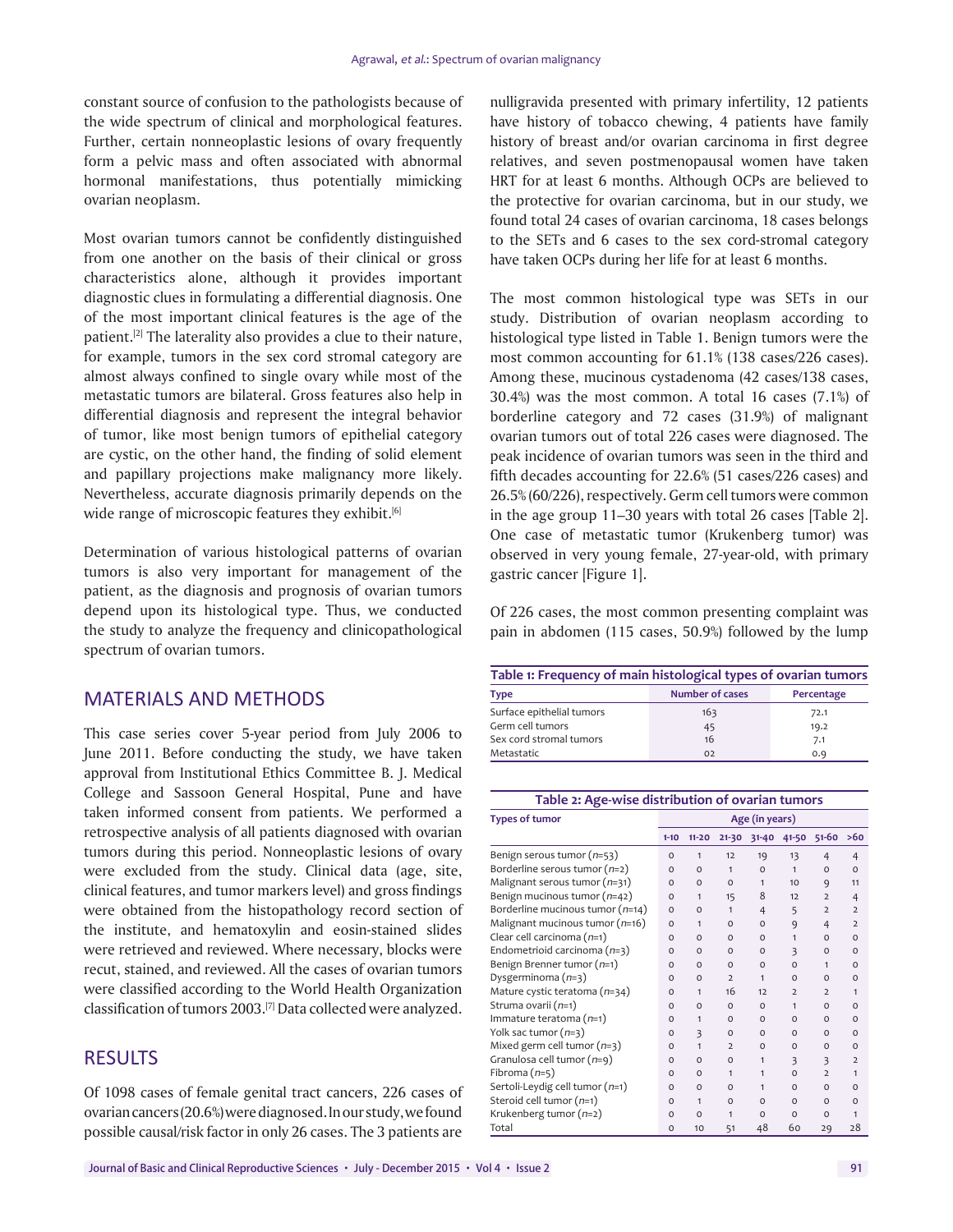in abdomen (66 cases, 29.2%) irrespective of the nature of the tumor. Ascites, anorexia, and weight loss were more commonly observed in borderline and malignant tumors. Menstrual irregularities, excessive bleeding, and postmenopausal bleeding were the presenting complaints in the 27 cases (11.9%). Totally, 16 cases of ovarian tumors were incidentally found all were benign; the most common finding in these was serous cystadenoma (8 cases). None of the malignant tumor was diagnosed incidentally. Totally 3 cases, one of serous cystadenoma, one of mucinous cystadenoma, and one of well-differentiated Sertoli-Leydig cell tumor was presented with acute abdomen. We also found 1 case of steroid cell tumor with typical symptoms of virilization.

Cancer antigen (CA) 125 value was available in total 27 cases of SETs. Of 22 malignant tumors, 20 cases showed CA 125 value >35 U/ml, whereas 3 cases out of 5 benign tumors also showed more value than cut-off of 35 U/ml indicating CA 125 as sensitive marker (sensitivity 90.9%) preoperatively but not specific (40%). Diagnostic accuracy was 81.5% (analysis had done using SPSS inc; Chicago 17.0 version software). Alpha fetoprotein (AFP) level was available only in 3 cases of germ cell tumors, 2 cases of yolk sac tumor (YST), and 1 case of mixed germ cell tumor, having values 960 ng/ml, 920 ng/ml, and 840 ng/ml, respectively.

The most common surgical specimen in benign and borderline ovarian tumors was cystectomy constituting 57.3% (79/138) and 43.8% (7/16), respectively, whereas in malignant ovarian tumors, the most common surgical specimen was transabdominal hysterectomy with bilateral salpingo-oophorectomy (TAH  $+$  BSO) with or without omentum constituting 80.6% (58/72).

Size range was 3–32 cm in the present study. The largest tumor in our study was borderline mucinous cystadenoma

sized 32 cm found. Size-wise distribution of various ovarian tumors is listed in Table 3.

On gross inspection, totally 115 cases out of 138 cases of benign tumors and all 16 cases of borderline tumors were cystic in consistency, whereas in malignant tumors, most of the tumors showed (47 cases out of 72 cases) partly cystic and partly solid consistency. All cases of fibroma (5 cases), endometrioid carcinoma (3 cases), dysgerminoma (3 cases) [Figure 2], YST (3 cases) [Figure 3], metastatic tumors (2 cases), Brenner tumor (1 case), and steroid cell tumor (1 case) were completely solid in consistency. Within cystic tumors, serous tumors showed mainly uniloculated cyst (44 cases out of 55 cases) whereas in mucinous tumors, multiloculation was common finding (45 out of 56 cases). In 29 cases, where omentum was received, 5 cases of serous cystadenocarcinoma and

| Table 3: Size wise distribution of ovarian tumors |                         |                 |                         |                |  |  |
|---------------------------------------------------|-------------------------|-----------------|-------------------------|----------------|--|--|
| <b>Types of tumor</b>                             | Size (in cm)            |                 |                         |                |  |  |
|                                                   | $1 - 10$                | $11 - 20$       | $21 - 30$               | >30            |  |  |
| Benign serous tumor $(n=53)$                      | 35                      | 13              | 5                       | $\Omega$       |  |  |
| Borderline serous tumor $(n=2)$                   | $\overline{2}$          | $\Omega$        | $\Omega$                | $\Omega$       |  |  |
| Malignant serous tumor (n=31)                     | 20                      | 10 <sup>1</sup> | 1                       | $\Omega$       |  |  |
| Benign mucinous tumor (n=42)                      | 17                      | 23              | $\overline{2}$          | $\Omega$       |  |  |
| Borderline mucinous tumor $(n=14)$                | $\overline{\mathbf{3}}$ | 7               | $\overline{\mathbf{3}}$ | 1              |  |  |
| Malignant mucinous tumor (n=16)                   | 5                       | 7               | $\overline{4}$          | $\Omega$       |  |  |
| Clear cell carcinoma $(n=1)$                      | 1                       | $\Omega$        | $\Omega$                | $\Omega$       |  |  |
| Endometrioid carcinoma $(n=3)$                    | $\overline{2}$          | 1               | $\Omega$                | $\Omega$       |  |  |
| Benign Brenner tumor (n=1)                        | 1                       | $\Omega$        | O                       | O              |  |  |
| Dysgerminoma $(n=3)$                              | 1                       | $\overline{2}$  | $\Omega$                | $\Omega$       |  |  |
| Mature cystic teratoma $(n=34)$                   | 28                      | 6               | O                       | $\Omega$       |  |  |
| Struma ovarii (n=1)                               | 1                       | $\Omega$        | $\Omega$                | $\Omega$       |  |  |
| Immature teratoma $(n=1)$                         | 1                       | $\Omega$        | $\Omega$                | $\Omega$       |  |  |
| Yolk sac tumor (n=3)                              | 1                       | 1               | $\mathbf{1}$            | $\Omega$       |  |  |
| Mixed germ cell tumor $(n=3)$                     | O                       | $\overline{2}$  | 1                       | O              |  |  |
| Granulosa cell tumor (n=9)                        | 3                       | 6               | $\Omega$                | $\Omega$       |  |  |
| Fibroma $(n=5)$                                   | $\overline{\mathbf{3}}$ | $\overline{2}$  | $\Omega$                | $\Omega$       |  |  |
| Sertoli-Leydig cell tumor (n=1)                   | $\Omega$                | $\Omega$        | $\Omega$                | 1              |  |  |
| Steroid cell tumor $(n=1)$                        | $\Omega$                | 1               | $\Omega$                | $\Omega$       |  |  |
| Krukenberg tumor $(n=2)$                          | $\overline{2}$          | $\Omega$        | $\Omega$                | $\Omega$       |  |  |
| Total                                             | 126                     | 81              | 17                      | $\overline{2}$ |  |  |



**Figure 1:** Photomicrograph of Krukenberg tumor showing signet ring cells within the pools of mucin (H and E, ×400)



**Figure 2:** Photomicrograph of dysgerminoma showing lobules of round to polygonal cell with clear cytoplasm, round nuclei, and prominent nucleoli separated by fibrous septa infiltrated by lymphocytes (H and E, ×400)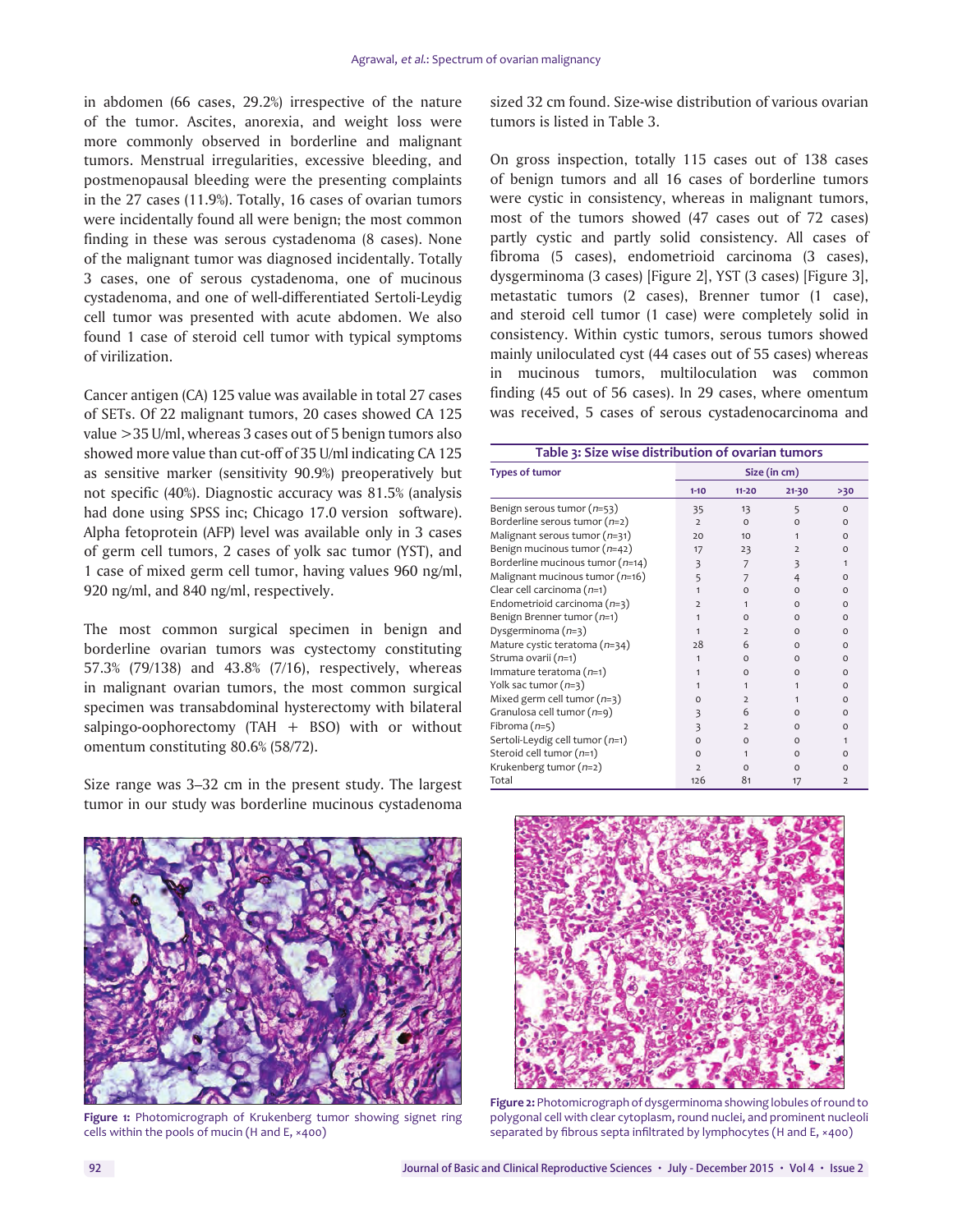3 cases of mucinous cystadenocarcinoma showed tumor deposits.

Special stain periodic-acid Schiff (PAS) was done in all cases of mucinous tumors to confirm intracellular mucin and in YST to confirm the presence of hyaline globules which are PAS positive.

## **DISCUSSION**

Frequency of ovarian tumors in total surgical pathology specimens (21,256) in this study was 1.1% (226 cases), similar to Saxsena *et al*. [8] Among female genital tract malignancies, ovarian cancer constituted 20.6% next to the cancer of the cervix (61.2%), comparable to the study of Dhakal and Pradhan<sup>[9]</sup> from Nepal who reported 85.2% of cervical cancers and 6.4% of ovarian cancers in total gynecological cancers. Data were different from cancer statistics 2009 report by Jemal *et al*. [1] where the ovarian tumor was the leading cancer of female genital tract. This difference is may be due to the poor socioeconomic status, poor hygiene, and environmental factors in developing countries causing more cases of cervical cancer.

SETs of the ovary were the commonly encountered tumors in the study of Pilli *et al*. [10] and Gupta *et al*. [11] comparable to our study. For many years, it was assumed that the serous tumors are arising from ovarian surface epithelium (OSE) which is the part of the pelvic peritoneum overlies the ovary and lines the epithelial inclusion cyst. But in recent years, a new hypothesis of tubal fimbrial origin for serous carcinoma was given by many authors. Piek *et al*. [12] found the dysplastic(termed as tubal intraepithelial carcinoma[TIC]) and hyperplastic lesions on fimbriae of 11 out of 12 prophylactic salpingo-oophorectomy specimens removed from BRCA mutations carriers, and showed increased proliferation and over-expression of p53 similar to the high grade serous ovarian tumors which also showed p53 mutation.

This hypothesis later supported by many authors.<sup>[13,14]</sup> The controversy whether the serous carcinomas arise from the tubal fimbriae or the OSE is still ongoing because none of the study concluded 100% positivity in favor of either the fimbrial or the OSE hypothesis. Therefore, dual model for serous tumors carcinogenesis should be followed. In our study, we found 31 cases of serous carcinomas but only one section of tube from the fimbrial end was given, and we did not found any TICs or hyperplastic lesion. This may be due to the limited section from the tube was taken.

The preponderance of benign tumors in our study was also similar to Pilli *et al*. [10] and Gupta *et al*. [11] The frequency of borderline tumors in the present study was higher than the Ahmad *et al*.,[15] Pilli *et al*.,[10] and Koonings *et al*. [16] Reason for these may be more sections taken from mucinous tumors as they show geographic variability with admixture of benign, borderline, and overtly malignant components in the same tumor, and we found  $>10\%$  focus of borderline tumor to labeled them as borderline tumors.

In the present study, benign tumors were more common in the 21–40 years of age group and malignant tumors were more common after the 40 years of age, similar to Vora and Bhargav.[17] They also reported almost similar age range. The incidence of germ cell tumors in the first two decades was 60% in our study which was comparable to Ahmad *et al*. [15] and Pilli *et al*. [10] Mature cystic teratoma [Figures 4 and 5] has wider age distribution with a peak incidence in the third and fourth decade, finding was similar with others.<sup>[10,15,16]</sup> In accordance with Kooning *et al*. [16] and Pilli *et al*.,[10] the proportion of mature cystic teratomas were decreased in the present study with the advancement in age. The age range in sex cord stromal tumors was 20–65 years with median 51 years in the present study as compared to Haroon *et al*.<sup>[18]</sup> who reported the median age 45 years.



**Figure 3:** Photomicrograph showing cystic and reticular pattern in yolk sac tumor (H and E, ×100)



**Figure 4:** Photomicrograph of mature cystic teratoma showing skin, sebaceous glands, cartilage, intestinal villi, and mucous glands (H and E, ×40)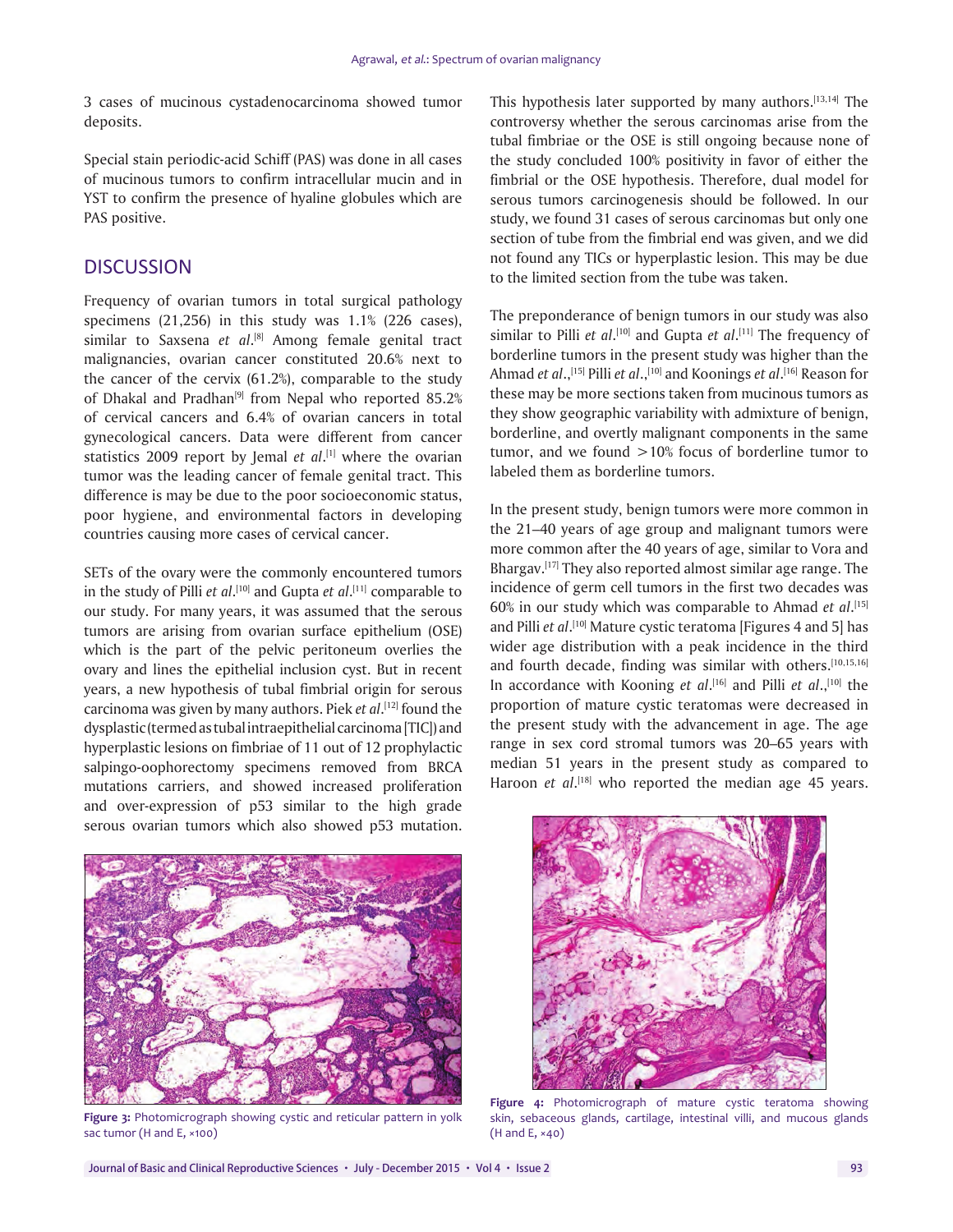

**Figure 5:** Gross photograph of mature cystic teratoma showing hair tufts with hard cartilaginous area

Granulosa cell tumor (GCT) was common after the 40 years of age, Lee *et al*. [19] also found that >90% of GCTs occur after the age of 30 years in the multicenter analysis of 113 cases of GCT.

Irrespective of the nature of ovarian tumors, the most common presenting complaint in the present study was pain in abdomen followed by a lump in abdomen in contrast to other studies<sup>[10,17]</sup> which reported lump in abdomen as chief complaint followed by pain in the abdomen. This difference in symptomatology may be due to the increased awareness to get early medical advice and due to the availability of imaging techniques nowadays. Results by Wasim *et al*. [20] from Pakistan were similar. In accordance to Bhuvanesh and Logambal<sup>[21]</sup> and Pilli *et al.*,<sup>[10]</sup> ascites, anorexia, and weight loss were commonly associated with malignant tumors. Frequency of menstrual disorders was lower in our study as compared to others.[17,21]

For preoperative assessment of the inherent nature of ovarian tumors, CA 125 using >35 U/ml cut-off was not much helpful due to less specificity in the present study. Vasilev *et al*. [22] and Medeiros *et al*. [23] reported better specificity using same cut-off and concluded that CA 125 was a useful preoperative test for predicting the benign or malignant nature of ovarian masses. The reason for the difference could be the smaller sample size of the present study as compared to the large review study of them. The AFP level was elevated in all 3 malignant germ cell tumors, and it was nearer to 1000 ng/ml; the finding was similar to the Kawai *et al*. [24]

Most of the benign and borderline tumors were unilateral, whereas bilaterality was common in malignant tumors, findings are similar to Pilli *et al*. [10] Among bilateral tumors, the most common tumor was serous cystadenocarcinoma [Figure 6] in the present study as well



**Figure 6:** Gross photograph of serous cystadenocarcinoma showing grayish white cut surface with areas of hemorrhages and necrosis

as in the study by Prabhakar and Maingi.<sup>[25]</sup> The question of the occurrence of bilateral ovarian carcinomas whether they arise simultaneously as primary tumors or one developed because of metastatic spread from another ovary harboring primary tumor was raised by Pejovic *et al*. [26] and Micci *et al*. [27] In their study, cytogenetic analysis of bilateral tumors has done. They concluded that most of the bilateral tumors showed similar karyotypic pattern suggesting the metastatic spread; although the side carrying the primary tumor could not be identified. The gross and microscopic features suggestive of metastatic spread or both are primary tumors not addressed in any of the studies. However, the presence of peritoneal deposits, surface growth, positive ascitic fluid, and difference in the size of both tumors are suggestive features of metastatic spread to another ovary. Larger tumor can be considered primary and smaller was secondary because it has lesser time for growth. In our study, we found total 24 cases of bilateral ovarian cancer out of 226 cases which constitute 10.6% from these 15 cases belong to malignant SETs category. The size of tumor in right and left side was almost similar in 10 cases ranging from 4 to 15 cm in diameter whereas in 5 cases marked difference in size of both sides which is 8–12 cm. All 5 cases showed omental deposits and positive ascitic fluid cytology for malignant cells. None of the case showed surface growth. We have no facility for a cytogenetic study to prove monoclonality. However, we can assume that among 15 bilateral tumors, only 5 cases were due to metastatic spread from contralateral ovary because of marked variation in size, presence of omental deposits and ascites. But the question arose then why with widespread omental deposits and positive ascitic fluid cytology, the contralateral ovary was normal in unilateral malignant tumors. Hence, more studies should be undertaken to resolve this issue.

Side (right or left) preponderance was not found in the present study whereas Saxsena *et al*. [8] and Pilli *et al*. [10]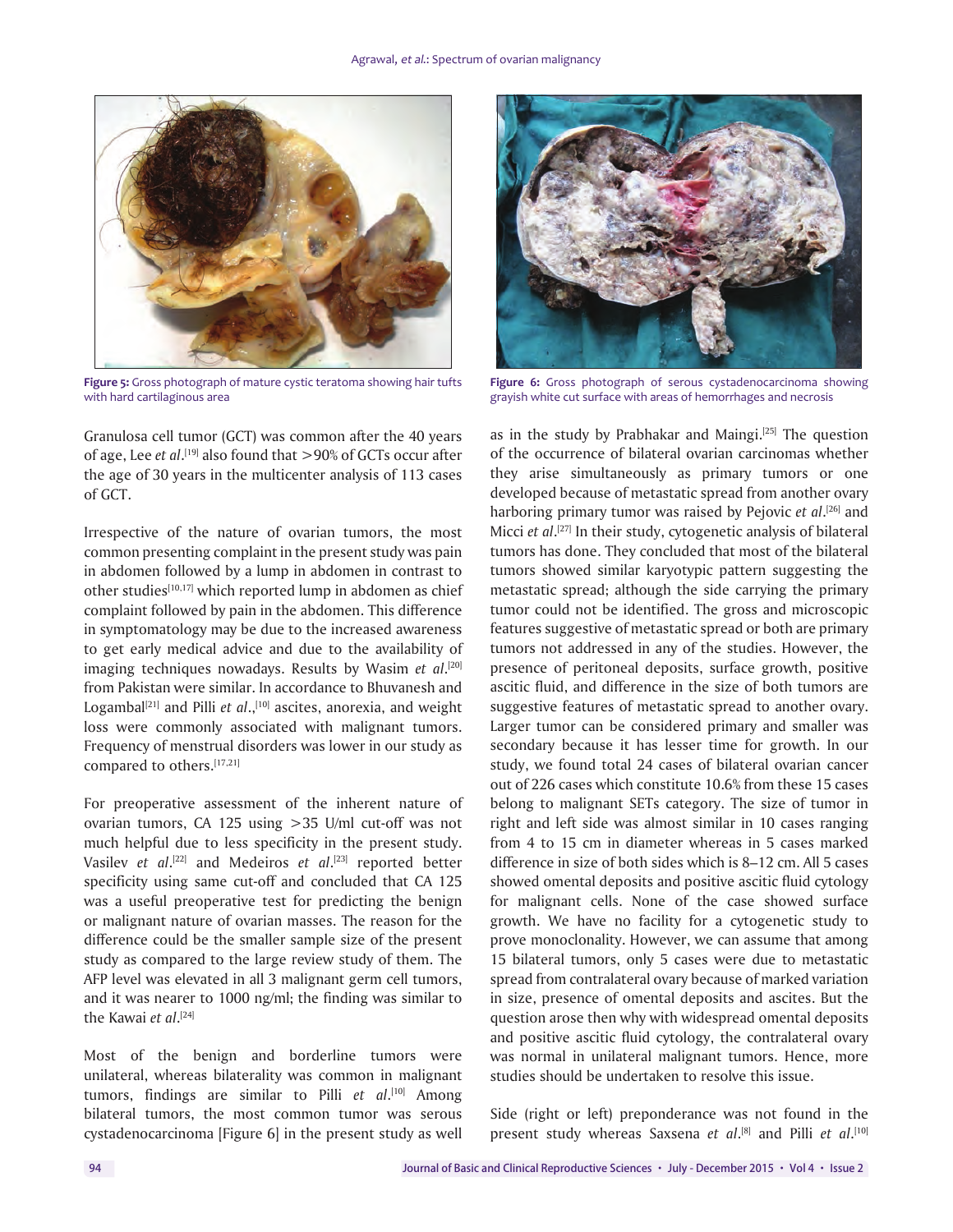found the right side to be more commonly involved. None of the case of sex cord stromal tumor was bilateral in the present study similar to Pilli *et al*. [10] whereas Prabhakar and Maingi $[25]$  found bilaterality in 3 cases of sex cord stromal tumors.

In the present study, the most common specimen (as treatment modality) in malignant tumors was TAH + BSO (with or without omentum) In 80.6% cases. In the study of Randhawa and Lata, $[28]$  it was almost similar (72.5%). Whereas in benign and borderline tumors fertility preserving surgery in the form of cystectomy, unilateral salpingo-oophorectomy and oophorectomy were most commonly attempted.

Grossly, 83.3% benign tumors were cystic; whereas 65.3% malignant tumors were partly cystic and partly solid, and 30.6% were solid in consistency. Data are comparable with Prabhakar and Maingi<sup>[25]</sup> and Pilli *et al*.<sup>[10]</sup> Both of the studies did not report the predominantly solid consistency in borderline tumors similar to our study. It can be seen from present study that size is not an important factor in accessing the nature of tumor, as size range in benign, borderline, and malignant tumors were almost similar 3–30 cm, 7–32 cm, and 4–25 cm, respectively.

# **CONCLUSION**

Ovarian tumors exhibited the wide spectrum of clinical and histological features. Ovarian cancers are second most common cancer among all cancers in the female genital tract. SETs were the most common followed by germ cell tumors. Borderline tumors were encountered more in the mucinous category than serous. Anorexia, ascites, and weight loss were associated with malignant tumors. On grossing presence of solid element makes malignancy more likely. The size of the tumor was not related to the nature of the tumor. In the era of immunohistochemistry and molecular pathology, where the diagnosis is based on these, in the institutes with limited resources, these clinicomorphological features are very helpful for diagnosis and proper management of the patients.

#### **Acknowledgments**

The authors are greatly thankful to Dr. (Mrs.) S. C. Puranik, Professor and Head of Department of Pathology and all the faculty members of the B. J. Medical College, Pune, who provided insight and expertise that greatly assisted the research. We would also express our gratitude to the Dr. Amit Varma, Professor and Head of Department of Pathology SAMC and PG Institute Indore for their valuable comments and suggestions that greatly improved the manuscripts.

#### **Financial support and sponsorship**  Nil.

#### **Conflicts of interest**

There are no conflicts of interest.

## **REFERENCES**

- 1. Jemal A, Siegel R, Ward E, Hao Y, Xu J, Thun MJ. Cancer statistics, 2009. CA Cancer J Clin 2009;59:225-49.
- 2. Beral V, Million Women Study Collaborators, Bull D, Green J, Reeves G. Ovarian cancer and hormone replacement therapy in the million women study. Lancet 2007;369:1703-10.
- 3. Faber MT, Kjær SK, Dehlendorff C, Chang-Claude J, Andersen KK, Høgdall E, *et al.* Cigarette smoking and risk of ovarian cancer: A pooled analysis of 21 case-control studies. Cancer Causes Control 2013;24:989-1004.
- 4. La Vecchia C. Epidemiology of ovarian cancer: A summary review. Eur J Cancer Prev 2001;10:125-9.
- 5. Modan B, Hartge P, Hirsh-Yechezkel G, Chetrit A, Lubin F, Beller U, *et al.* Parity, oral contraceptives, and the risk of ovarian cancer among carriers and noncarriers of a BRCA1 or BRCA2 mutation. N Engl J Med 2001;345:235-40.
- 6. Clement PB, Young RH. Ovarian surface epithelial-stromal tumors. In: Mills SE, editor. Sternberg's Diagnostic Surgical Pathology. 5<sup>th</sup> ed. Philadelphia: Lippincott Wiliams and Wilkins; 2004. p. 2278-308.
- 7. Tavassoli FA, Devillee P. World Health Organisation Classification of Tumors. Pathology and Genetics of Tumors of Breast and Female Genital Organs. Lyon: IARC Press; 2003. p. 113-96.
- 8. Saxsena HM, Devi G, Prakash P, Pankajam P. Ovarian neoplasms. A retrospective study of 356 cases. J Obstet Gynecol India 1980;30:522-7.
- 9. Dhakal HP, Pradhan M. Histological pattern of gynecological cancers. JNMA J Nepal Med Assoc 2009;48:301-5.
- 10. Pilli GS, Suneeta KP, Dhaded AV, Yenni VV. Ovarian tumours: A study of 282 cases. J Indian Med Assoc 2002;100:420, 423-4, 447.
- 11. Gupta N, Bisht D, Agarwal AK, Sharma VK. Retrospective and prospective study of ovarian tumours and tumour-like lesions. Indian J Pathol Microbiol 2007;50:525-7.
- 12. Piek JM, van Diest PJ, Zweemer RP, Jansen JW, Poort-Keesom RJ, Menko FH, *et al.* Dysplastic changes in prophylactically removed Fallopian tubes of women predisposed to developing ovarian cancer. J Pathol 2001;195:451-6.
- 13. Kindelberger DW, Lee Y, Miron A, Hirsch MS, Feltmate C, Medeiros F, *et al.* Intraepithelial carcinoma of the fimbria and pelvic serous carcinoma: Evidence for a causal relationship. Am J Surg Pathol 2007;31:161-9.
- 14. Przybycin CG, Kurman RJ, Ronnett BM, Shih IeM, Vang R. Are all pelvic (nonuterine) serous carcinomas of tubal origin? Am J Surg Pathol 2010;34:1407-16.
- 15. Ahmad Z, Kayani N, Hasan SH, Muzaffar S, Gill MS. Histological pattern of ovarian neoplasma. J Pak Med Assoc 2000;50:416-9.
- 16. Koonings PP, Campbell K, Mishell DR Jr, Grimes DA. Relative frequency of primary ovarian neoplasms: A 10-year review. Obstet Gynecol 1989;74:921-6.
- 17. Vora S, Bhargav VL. Clinicopathological study of ovarian neoplasms. J Obstet Gynecol India 1969;19:358-62.
- 18. Haroon S, Zia A, Idrees R, Memon A, Fatima S, Kayani N. Clinicopathological spectrum of ovarian sex cord-stromal tumors; 20 years' retrospective study in a developing country. J Ovarian Res 2013;6:87.
- 19. Lee IH, Choi CH, Hong DG, Song JY, Kim YJ, Kim KT, *et al.* Clinicopathologic characteristics of granulosa cell tumors of the ovary: A multicenter retrospective study. J Gynecol Oncol 2011;22:188-95.